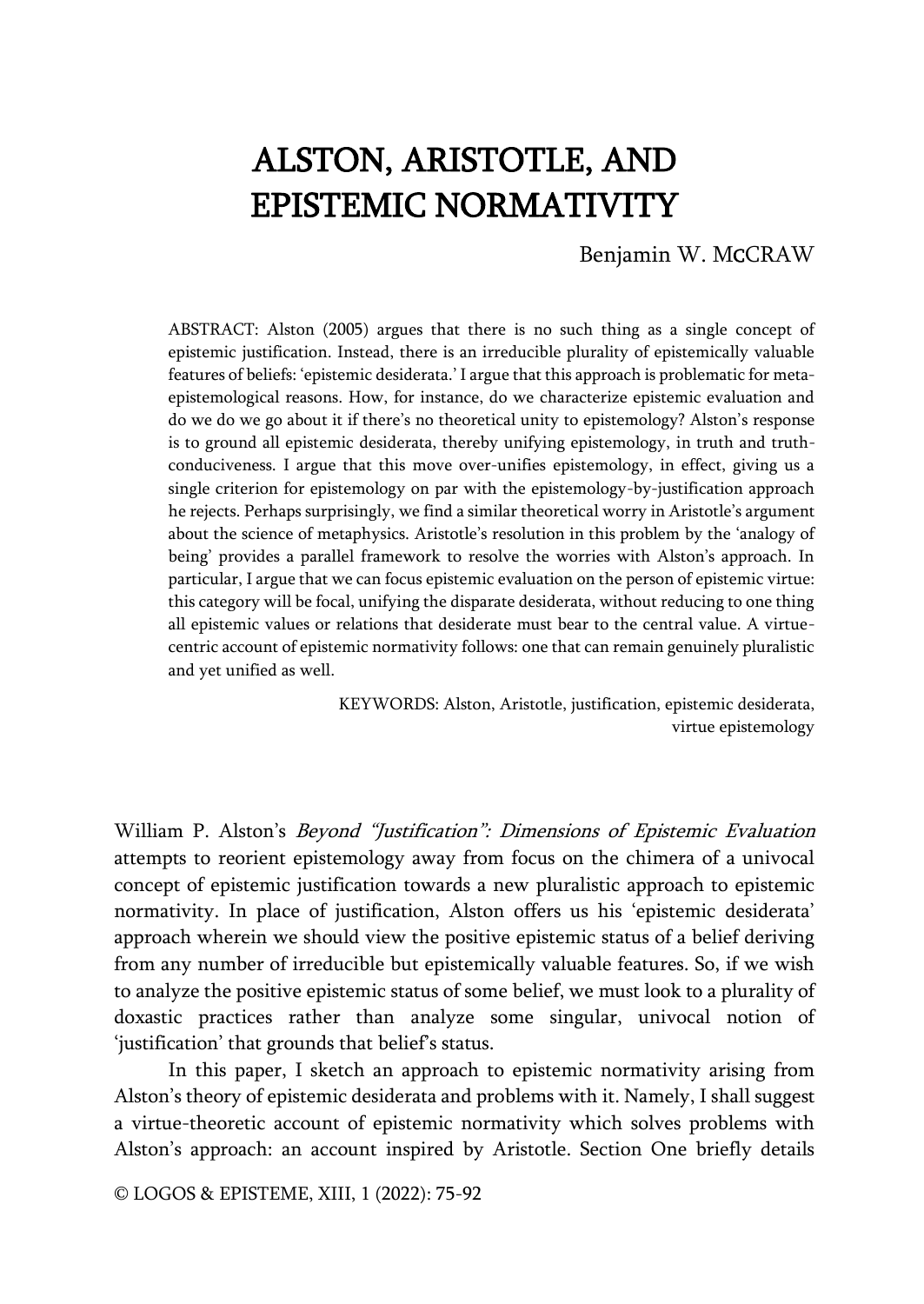Alston's theory of epistemic desiderata as an approach to normativity. From his pluralistic approach to epistemically desirable features, Section Two examines a meta-epistemological problem or worry arising from his pluralism. In particular, I suggest that an indefinite plurality of values undermines the very identity of epistemological inquiry and a lack of unity in terms of epistemic evaluation generates theoretical problems for such evaluation. Section Three turns to Alston's solution in giving truth-conducivity as the central role epistemic evaluation. Section Four argues that Alston's solution will not work. Alston insists that only truthconducivity grounds epistemic desirability; making his theory ultimately as singlevalued and non-pluralistic as the 'justification theory' he attacks. A framework to solve the meta-epistemological problem comes in Section Five. Inspiration comes from Aristotle's problem of the science of metaphysics and the solution in the analogy of being. I argue that a parallel in epistemology can preserve a pluralist approach to epistemic desiderate which avoids the worries Alston's view faces. Finally, in Section Six, I argue that the paradigmatic person of intellectual virtue can explain all of the ways that a belief may be epistemically desirable on Alston's own list. Thus, we can unify these disparate relations into one norm (=the person of virtue) without collapsing them all into each other. And, in the process, we can sketch and defend a virtue-theoretic approach to normativity.

## 1. Alston's Epistemic Desiderata

Drawing on his decades of work in epistemology, *Beyond "Justification"* crowns Alston's efforts in examining justification, reliabilism, internalism/externalism, and his later doxastic practice approach to epistemology. However, this work aims to remove 'justification' from pride of place in epistemic analysis. He begins with the state of justification theory: citing many examples proposed for the nature of justification over the past several decades of epistemological investigation. Listing the putative analyses of 'justification' gives one a feel for the depth and breadth of the philosophical quarrels over the concept. Alston gives the following on his list: to be justified in believing  $p$  means:

- One cannot be reproached for being confident that  $p$
- $\bullet$  Believing that p violates no epistemic/doxastic/noetic obligations and/or duties
- Believing/Accepting that  $p$  when you have good reason to think it true
- Having a right to believe that  $p$
- Believing that  $p$  fulfills one's epistemic responsibility in seeking the truth (and/or avoiding error)
- Believing that  $p$  is permitted by adequate/correct norms, rules, and/or procedures
- Believing that  $p$  is evidentially probable
- Believing that  $p$  is based on something reliable with respect to truth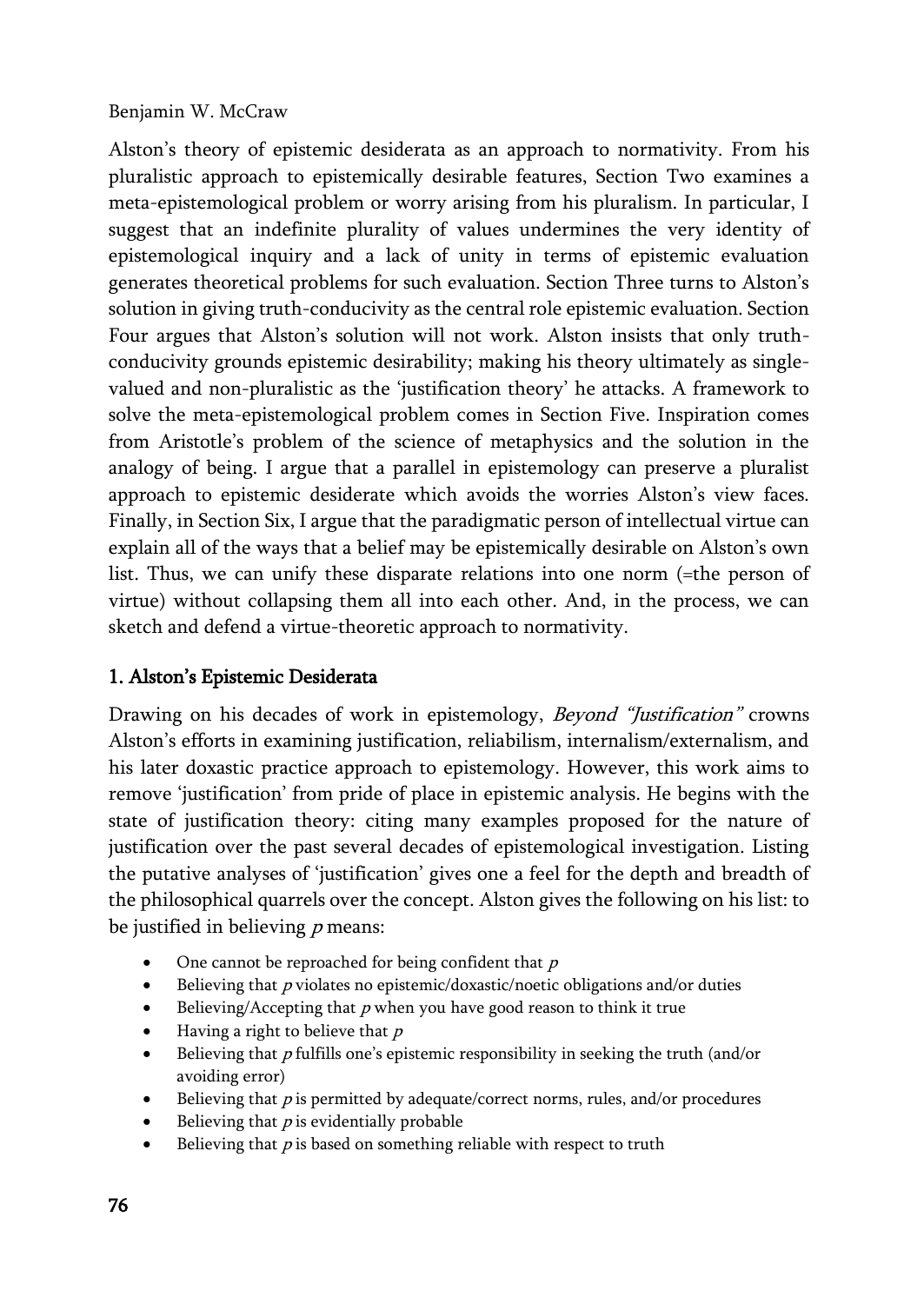- $\bullet$  Believing that *p* is based on adequate grounds
- Believing that  $p$  is produced by reliable faculties, properly functioning faculties, and/or epistemic virtues
- Believing that  $p$  fits one's evidence (2005, 12-15)

The point of Alston's catalogue is obvious: there is no single thread upon which one can tug to unite all of the various theories of evidentialism, reliabilism, coherentism, foundationalism, or any other 'ism' from the massive literature.

When looking at this list reflective of the history of  $20<sup>th</sup>$  C. analyses of justification, we see no unity or agreement or overall at all. Alston thinks of this plurality as a datum to be explained; offering two sorts of explanations (2005, 21). First, one can accept that there *really is* some univocal concept of justification. In order to make good on this claim, one would need to show that all of the extant theories really converge or reduce to whatever univocal concept or that any theory diverging from this concept is false (regardless as to whether the correct account is extant or to be given). These other false theories are just symptoms of the depth of difficulty in epistemological evaluation. That so many gifted philosophers fail simply shows how hard the concept is to analyze—not that there is no such concept to be analyzed in the first place.

The second explanation denies the univocal nature of 'justification.' Adopting this explanation implies that we see epistemology differently. We shouldn't tilt after epistemological windmills: there just is no such 'thing' as justification that a theory can adequately analyze. Instead, there is an irreducible plurality of things that serve as justifiers—i.e. epistemic values—that no single analysis can capture. This to accept an epistemic desiderata approach to epistemic evaluation. Instead of one single theory of what makes a belief epistemically good, we have a legion of such valueconferrers. Thus:

[a]] we have is the plurality of features of belief that are of positive value for the cognitive enterprise. They need no validation from a connection with a supposed master epistemic desideratum picked out by 'justified' (2005, 22).

Given a plurality of epistemic desiderata, a catalogue of failed or incomplete attempts to analyze 'justification' merely serves to show that the attempt is wrong-headed from the very beginning.

But, why should we go with Alston's explanation? That is, why think that the plurality of theories on the list shows that the list is wrong-headed rather than just wrong? How do we select which explanation to adopt? Alston's answer is to begin, if possible, from a theoretically neutral point. Justification-theory is a matter of epistemic normativity: which epistemic norm(s) give rise to justified belief. From normativity of belief, we can move to epistemic value. So, the place to begin in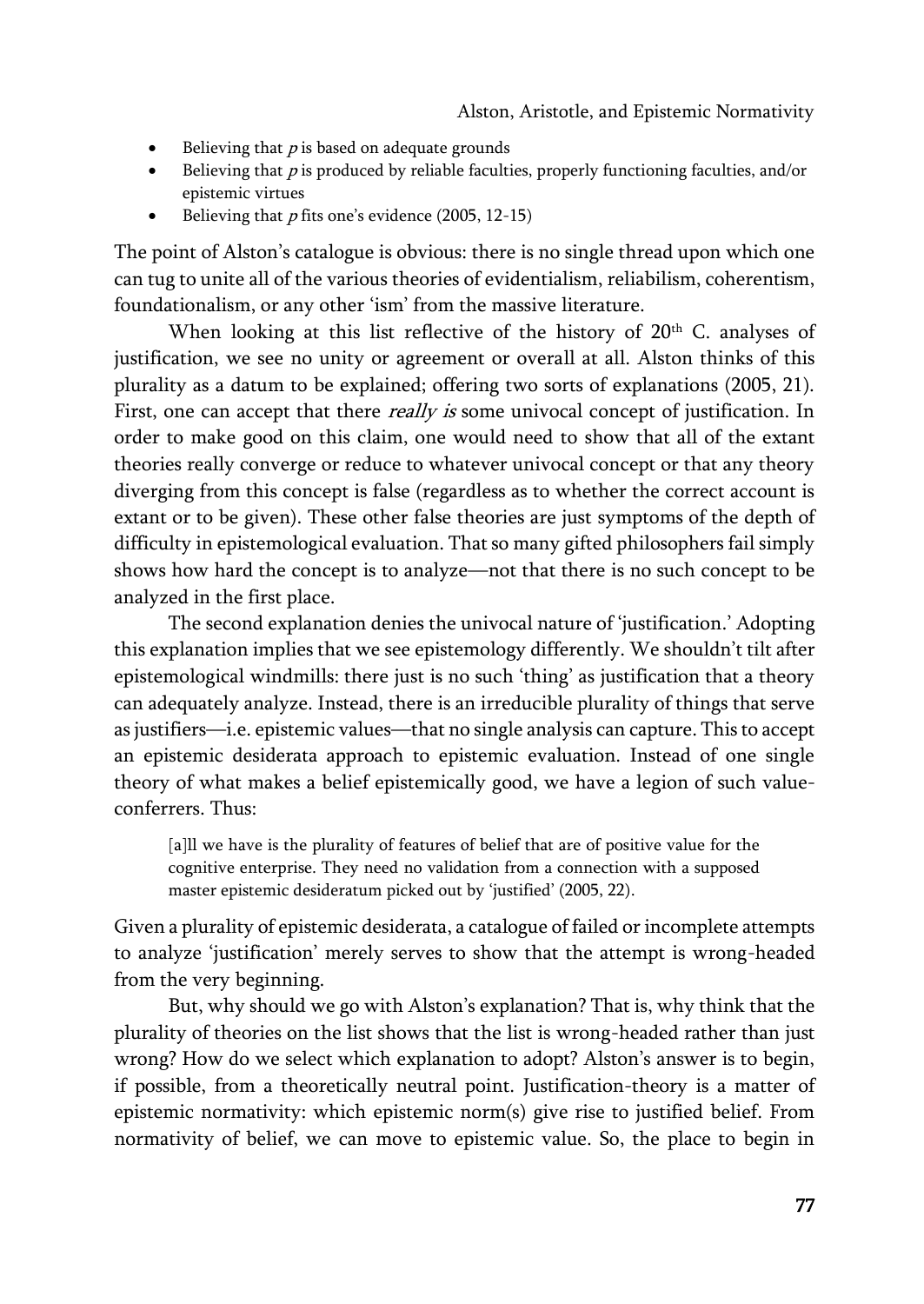deciding how to approach epistemology is that "[i[f I am justified in believing that p, my doxastic state is one that is desirable from an epistemic point of view" (2005, 23). It is this role played by epistemic value/desirability that gives us our theoretically neutral point. And that's because we can (generally or by-and-large) agree on a major epistemic value: namely, truth. For Alston, the epistemic value that we desire is to believe the truth; to have our cognition track reality. How does this incline us towards the epistemic desiderata approach? Each theory catalogued and each analysis on the list belongs there because it picks out something epistemically valuable. Reliability, possession of adequate evidence, based in virtues, produced by proper functioning, doing nothing epistemically irresponsible or irrational, and so on seem to be ways that put one in a better position to believe the truth (or disbelieve what's false). So, by valuing the truth, we can explain why there is an irreducible list in the first place: because there are many ways that something can relate to the truth. And, thus, there are many ways for some doxastic practice or belief forming mechanism to be epistemically valuable. Therefore, the epistemic desiderata approach—grounded in the primary value of truth—better explains the 'irreducible list of justification accounts' datum.

## 2. The Meta-Epistemological Problem

Alston's argument and epistemic desiderata approach aims to turn epistemology on its ear. And, by attacking the central concept of justification, his position revises the aim of traditional epistemology. But there is a meta-epistemological worry here about just what implications follow from an Alstonian desiderata approach. What are we doing when we do epistemology? With a pluralistic list of irreducible epistemic desiderata, it's unclear how we might go about analyzing knowledge or warrant or your preferred kind of positive epistemic status. In fact, Alston has to use that intentionally and necessarily vague phrase "positive epistemic status" throughout the book. And, further, how do we think about wisdom, understanding, rationality, etc. in ways consistent with Alston's deep and abiding pluralism? We need not assume that there is a set of clear necessary and sufficient conditions for these concepts or anything so clear-cut as that but, rather, my question is higher order. Just what is epistemology or epistemological inquiry? It seems we can get no better than 'investigation into epistemically valuable states/processes/etc.' on Alston's view.

My meta-epistemological worry concerns the twin notions of identity and unity. If we don't investigate something or somethings, then what is epistemology? If all we can manage is an indeterminate list of objects of inquiry ending in only an ellipsis, how can we say what it is to do epistemology? This concern here focuses on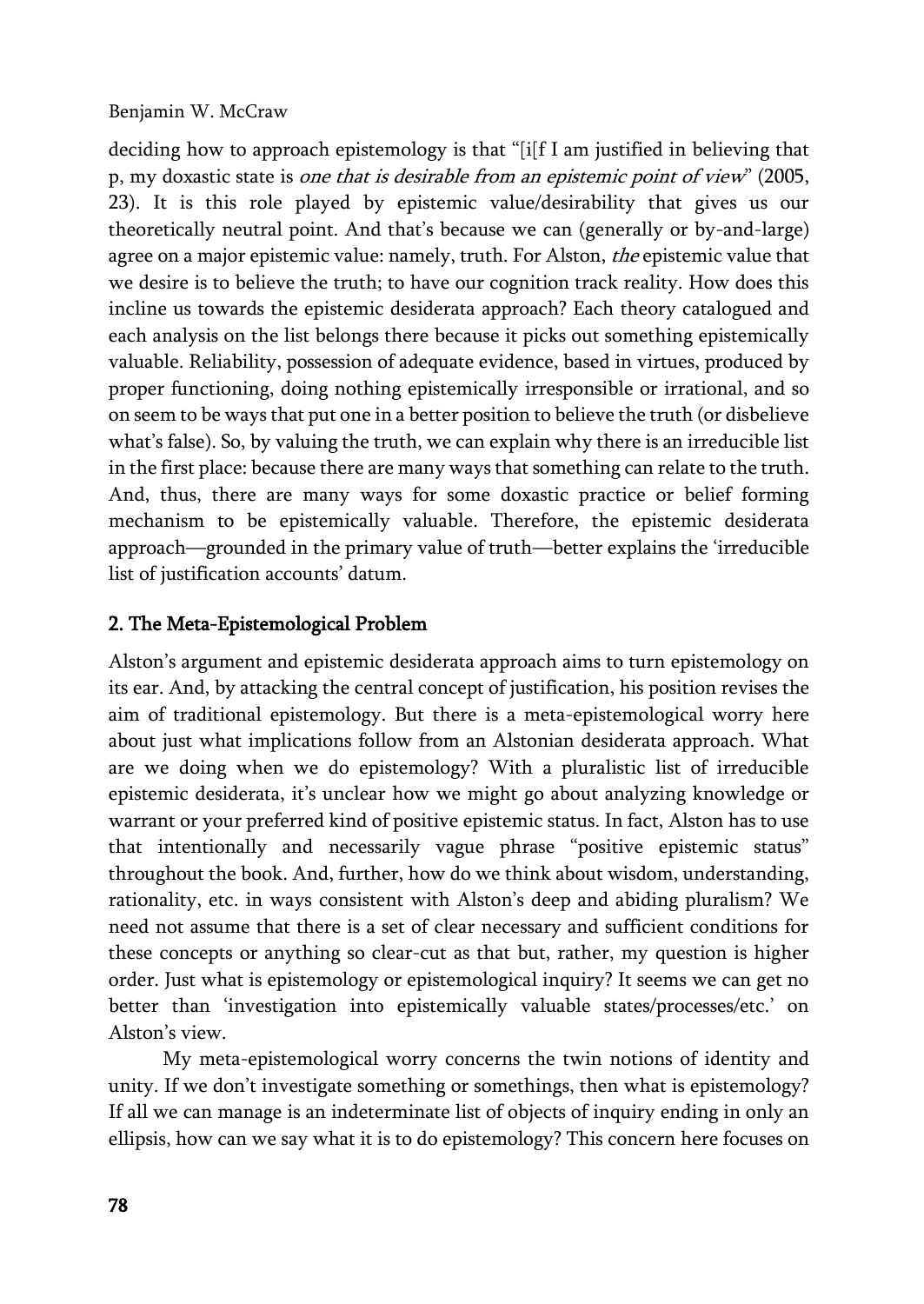identity—what is epistemic evaluation—and I fear that Alston's desiderata approach gives no possible answer or set of answers. In short, we can construe epistemology as devoted to epistemic evaluation but merely saying that tells us nothing substantive about just what we're doing when we do epistemology. This facet of the metaepistemological worry, then, is that without some determine concept or set of concepts or, better, field of study, it's hard to see any disciplinary unity to the field and, thus, any identity when it comes to epistemologically distinctive philosophical inquiry. This threatens to dissolve epistemology from a theoretical standpoint.

Further, it seems difficult to see how one could reject any feature of a belief as epistemically desirable if we can't manage some standard(s) arising out of our list of desiderata. Why reject wishful thinking, for example, in a principled way from our list of epistemically valuable doxastic features? Intuitively, such thinking lacks positive epistemic status—it just isn't epistemically valuable. But why? If there is no thread (or threads) running through the pluralism of desiderata, how can we explain why we leave this sort of thinking off the list.

## 3. Alston's Solution

Luckily enough, Alston isn't so de(con)structive himself: he sees the force of his position and tries to clarify 'epistemic evaluation' in terms that will preserve epistemology as a genuine field of inquiry and/or examination. For him, we need to be clearer about the 'epistemic' modifier when we think about epistemology as 'epistemic evaluation.' After his negative, 'there's no such thing as justification' arguments, we find Alston's beginning of his positive epistemological program.

We evaluate something epistemically…when we judge it to be more or less good or bad from the epistemic point of view, that is, for the attainment of epistemic purposes. And what purposes are those?...I suggest that the primary function of cognition in human life is to acquire true rather than false beliefs about matters that are of interest or importance to us (2005, 30).

Epistemic evaluation (as opposed to moral, political, aesthetic, et al.) centers on the primary value of truth. On this approach, we have a path to give some kind of unity to epistemology as a field of study or philosophical inquiry. Instead of just 'studying epistemically valuable states' or 'philosophical investigation into thinking,' we have truth occupying the prominent role in reorienting epistemology. Though we still have an irreducibly pluralistic list of epistemic values, these desiderata are nevertheless epistemic and, therefore, necessarily bound up with evaluation eyed towards truth. Hence, we can avoid the meta-epistemological worries because of the unifying work done by truth: where we lose the sense of 'justification' in epistemology, truth takes up the central axiological role in grounding the set of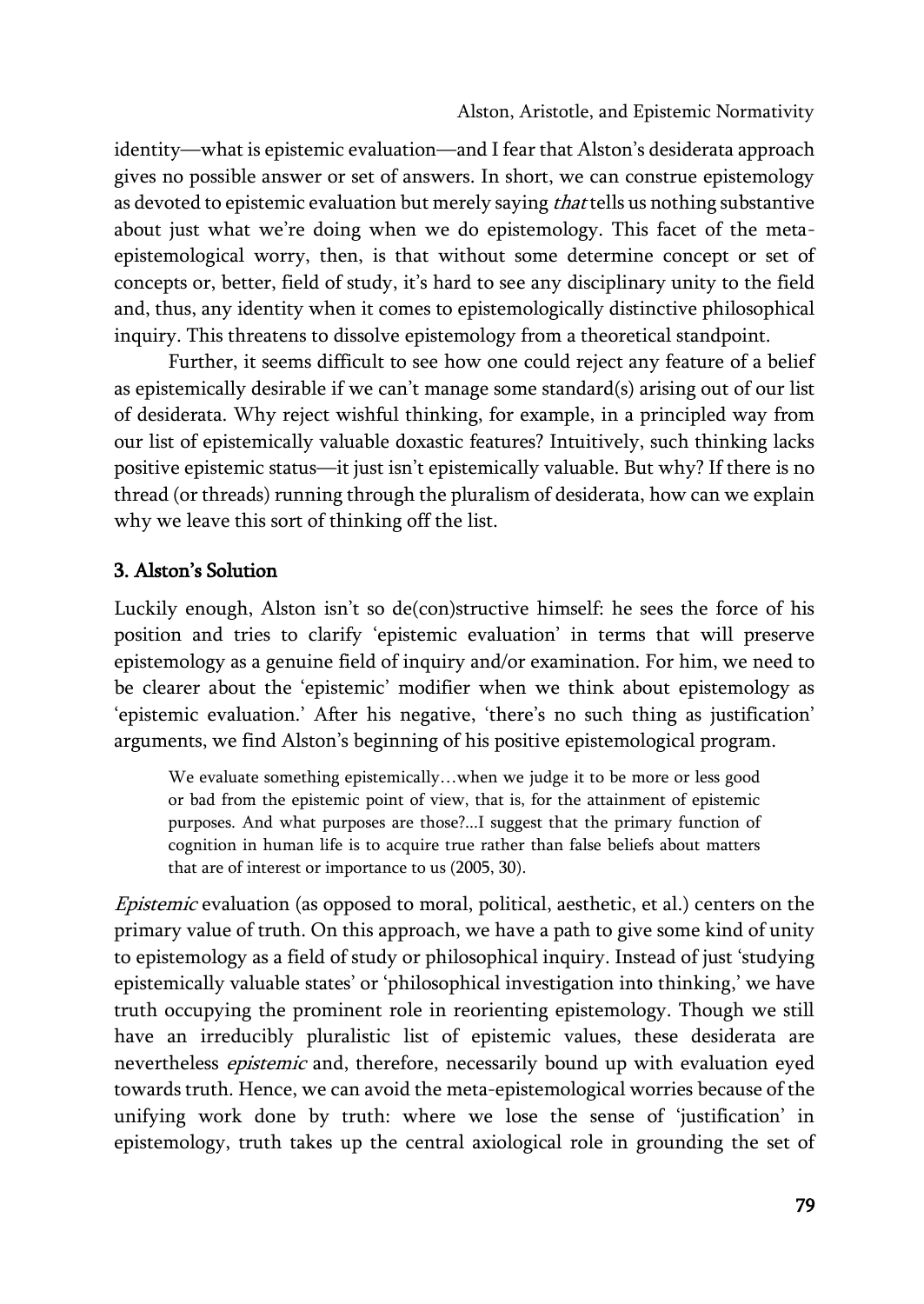desiderata. By looking at Alston's list of desiderata more closely, we can see just how crucial the value of truth becomes from his desiderata approach to epistemic normativity.

Alston's catalogue of epistemic values has five key sections with some subsections. Let's give the list straightaway and see how Alston discusses it. All of these figure as key features that can confer epistemic value on a belief (i.e. are epistemically value with respect to truth).

- I. Truth
- II. Truth-Conducive Desiderata
	- 1. Having adequate evidence, reasons, grounds, etc. for the belief in question
	- 2. Being based on adequate evidence, reasons, grounds, etc.
	- 3. Being produced by a reliable process
	- 4. Formed by properly functioning faculties
	- 5. Formed by epistemic virtue(s)
- III. Desiderata dealing with the formation and discrimination of true beliefs
	- 6. Having higher order access to the evidence (et al.) for the belief in question
	- 7. Having higher order knowledge or well-grounded belief counting for the belief in question
	- 8. Being able to defend the (probable) truth of the belief in question
- IV. Deontological desiderata
	- 9. The belief in question is held permissibly
	- 10. The belief is formed/held responsibly
	- 11. The formation of the belief includes no violations of intellectual obligations/duties
- V. Epistemically valuable features of belief systems
	- 12. Explanation
	- 13. Understanding
	- 14. Coherence
	- 15. Systematicity (2005, 39-57)

Given the catalogue and the role of truth for epistemic evaluation, we can see Alston's assessment of the list. Clearly, truth (I), must play a central role. But it confers a pride of place to (II) as well. If truth is the primary epistemic value, then those features of beliefs that require truth-conducivity are equally crucial for epistemic evaluation. But that's not the only way that (II) fits in the picture. And that's because both (III) and (V) play their roles as epistemic desiderata by connection to (II). For (III), Alston argues that "they earn the title of [epistemic desiderata] in an indirect way by contributing to S's being in a position to arrange things in a way that is favorable to acquiring truth beliefs rather than false beliefs" (2005, 50). In short, (III) occurs on the list because they, in some fashion, make one more likely to obtain the truth; that is, they are indirectly truth-conducive. Alston has a similar assessment for (V):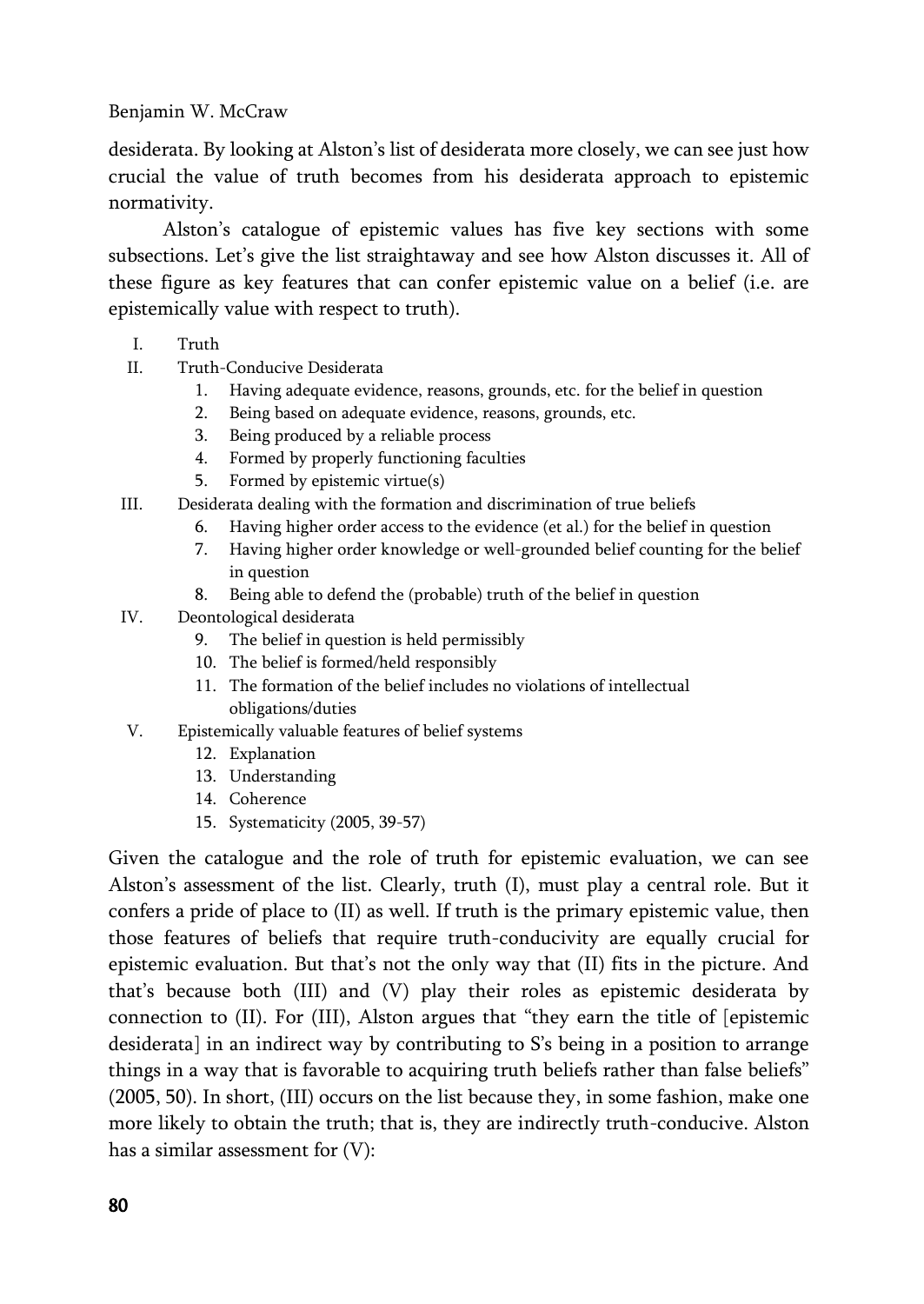there is a clear connection of these desiderata to truth. It consists of their cognitive desirability depending on their being associated with a favorable balance of truth over falsity in the body of beliefs to which they apply… (2005, 51)

That is, we can see a role for (V) insofar as they, also indirectly, contribute to one's beliefs being generally truth-conducive.

The list of desiderata, when combined with a focus on the value of truth, therefore allows us to link the major sections of the list together.

What we have seen is that of the desiderata short of truth itself, the directly [truthconducive] desiderata in Group II are clearly the most basic sense they are most clearly related to true belief itself, by virtue of being always rendering beliefs true or likely to be true. The items in Groups III and V have a more derivative status as desiderata through more indirect connections with true belief or the likelihood of such (2005, 51).

So, (I) is the core or foundational value that (II) directly picks up and, by their indirect relation to (II), Groups (III) and (V) find their place in the catalogue of epistemic desiderata. Alston eschews any *reductive* analysis here but, by linking to truth through (II), he can show how the catalogue displays a kind of unity through truth-conducivity. And that "kind-of" unity is the sort of answer we need to solve the meta-epistemological worry above. We have unity (in a way) without reducing epistemological evaluation to a single, univocal concept like 'justification.' We can have a pluralist, desiderata approach and a coherent epistemological methodology and aim in one theory.

Unfortunately, Alston's solution won't give us the answer we need, and that's because it moves us too close towards the non-pluralist approach against which he sets his desiderata theory. In the next section, I'll digress briefly from Alston to see how a similar problem and solution drives an important theory from Aristotle's metaphysics and turn in the section thereafter to my critique of Alston. In understanding the Aristotelian problem of the science of metaphysics, we have a parallel problem forces Aristotle to a similar solution as we see in Alston. And that will drive both my criticism and my own solution to the meta-epistemological problem that Alton's theory of desiderata threatens.

## 4. Why Alston's Solution Won't Work

Alston attempts to unify epistemic evaluation via a central focus on truth and truthconducivity. The unity that grounding all desiderata in (II) provides allows us to make sense of what we do when we do epistemology. Alston praises his desiderata approach for its strikingly pluralist view of epistemic value. And it seems that way: we have a diverse list of epistemically desirable features that can't be reduced to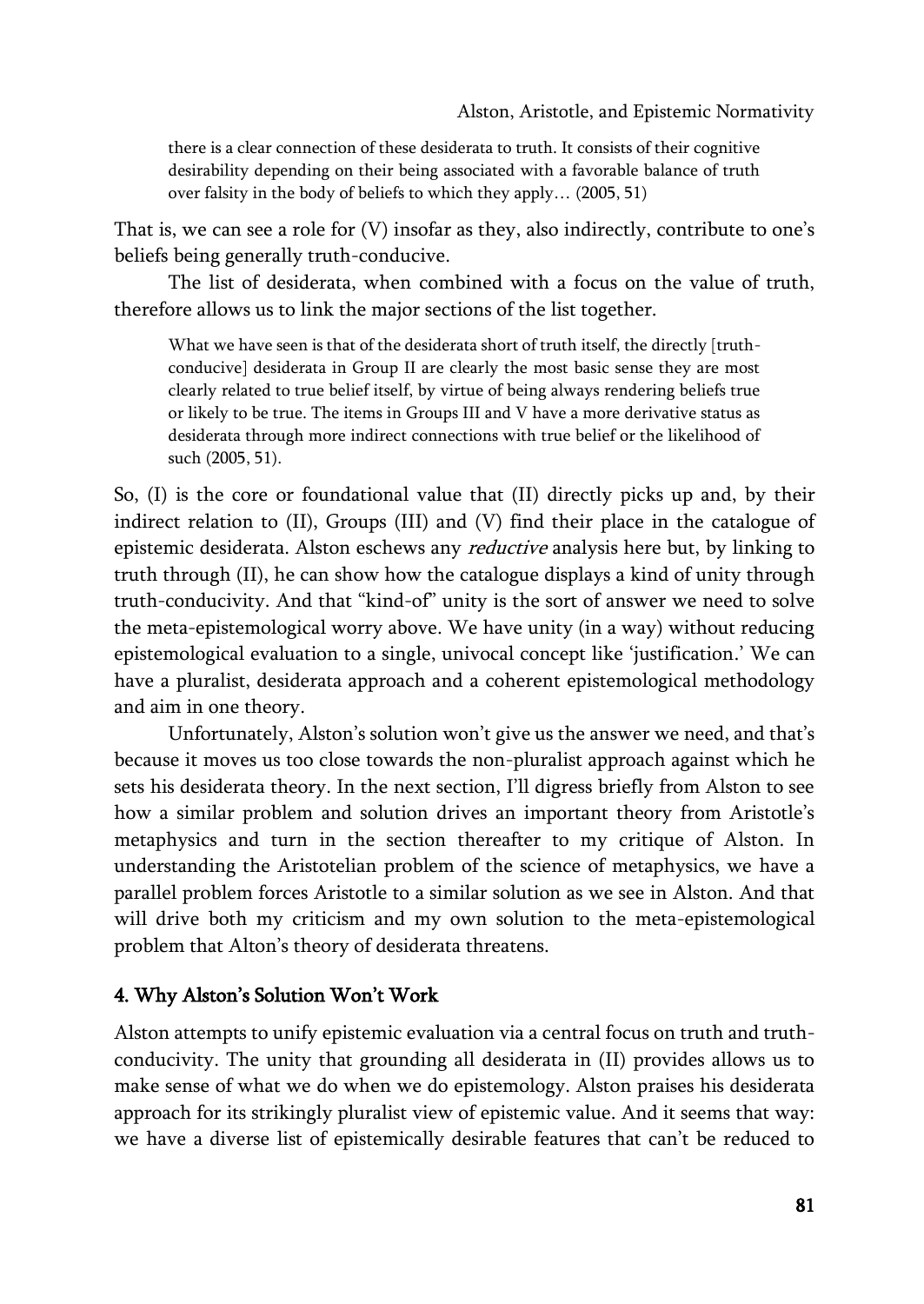others. Recall that Section Two gives a list of  $five$  kinds of epistemic desiderata. And we've seen that (II) prompts (I) via reliability with (III) and (V) indirectly relating to (II). These interrelations with (II) at the center provides the unity we are seeking to solve the meta-epistemological worry from Section Two. But (IV)—deontological desiderata—has been conspicuously absent from our discussion so far. Where do they fit into Alston's theory? That's a bit of a trick question: they don't. The deontological elements of (IV), Alston argues, requires concepts like holding beliefs responsibly, permissibly, or in way that violate no epistemic obligations or duties. This seems to require, via the Kantian 'ought implies can' dictum, that we have control over our beliefs. If I *ought* to believe in certain ways (responsibly, permissibly, …), then believing must be under my control. And yet our beliefs aren't really under our control; they arise in us or occur in us without our volition.

Thus none of the deontological candidates makes the grade. [Versions of 9] fail through the failure of the version of voluntary control of belief presupposed by each to be a real possibility for human beings. And [11] fails through not being connected with truth in the right way. Thus they will receive no further attention in the development of the [epistemic desiderata] approach to the epistemology of belief (2005, 80).

I skipped (IV) in my earlier discussion because Alston ultimately rejects this group as a genuine set of desiderata. Foley-ian considerations face a similar assessment. For Foley, epistemic rationality (=justification, more or less) connects with what can survive reflective, critical self-scrutiny. Thus, we have no requirement that rationality entail reliability (or truth-conducivity). And it's that final point to which Alston objects:

[s]ince I take a status of a belief to be an *epistemic* desideratum only if it is desirable from the point of view of the aim of having true rather than false beliefs on matters of importance and/or interest, I do not recognize being justified or epistemically rational in these senses as distinctively *epistemic* desiderata (2005, 93).

Since Foley-ian rationality implies no truth-conducivity, it fails to be a genuine epistemic desiderata on Alston's view.

I cite the rejection of (IV) and Foley-ian rationality/justification to make the following point: truth-conducivity is *the* necessary condition for genuine 'epistemic desiderata' status for Alston. If some epistemic feature of a belief (process, web of beliefs …) doesn't directly or indirectly contribute to truth-conducivity or reliability, it has no place in Alston's theory. Thus, Alston's theory isn't all that pluralist or inclusive. This theory works on the notion that it's truth-conducivity that really does the epistemic heavy lifting when it comes to epistemic normativity and evaluation. This realization leads towards two points of criticism.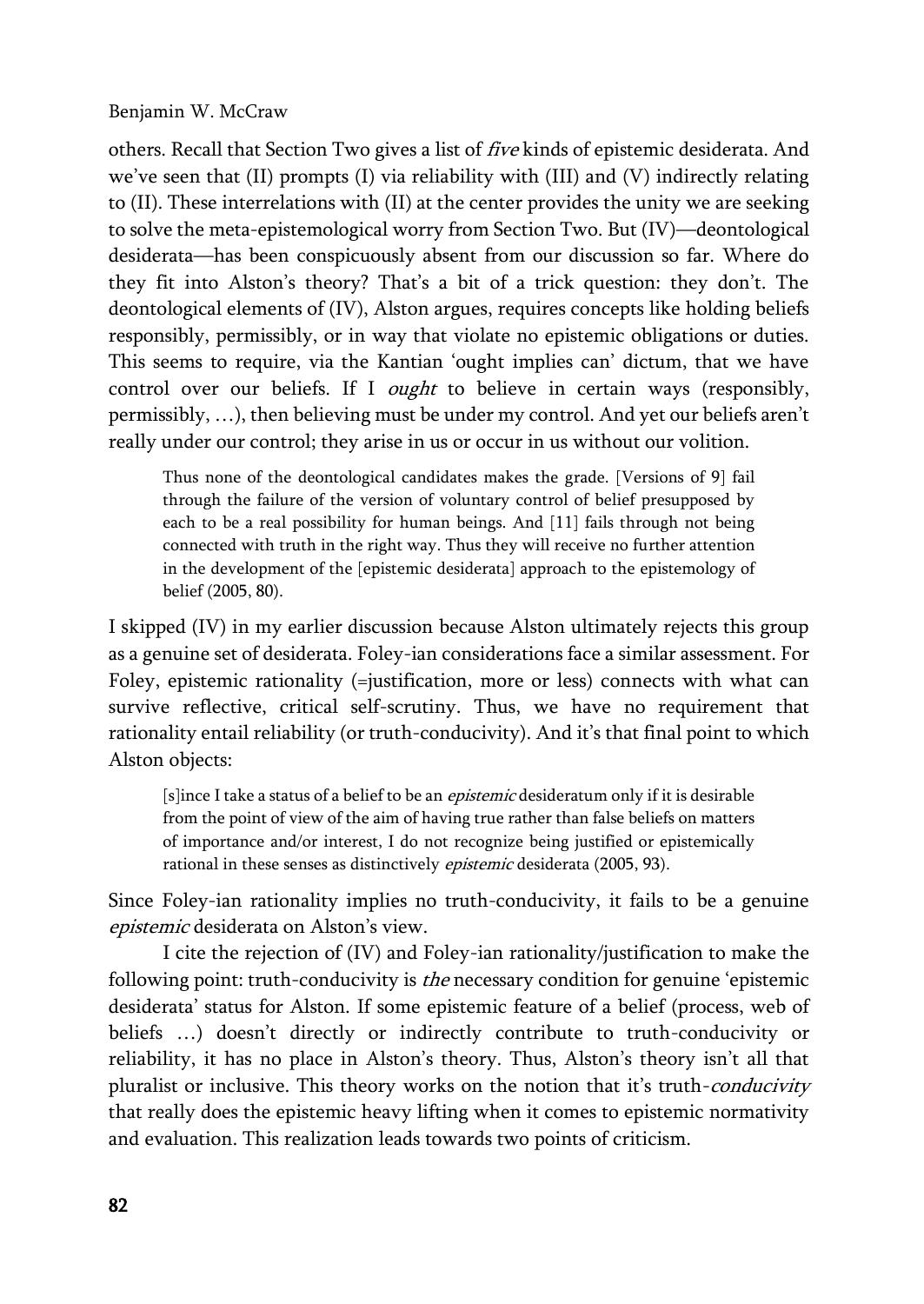First, (II) seems to doing all of the really significant work in the theory. Alston's theory clearly makes (II) central but his view goes beyond making it central towards making it the criterion for status as an epistemic desiderata. Now, clearly the features in  $(III)$  and  $(V)$  do not *reduce* to truth-conducive features in  $(II)$  but those features are *epistemically* valuable (for Alston) only by virtue of their indirect truth-conducivity. Thus, they would seem to belong as subsections of (II). Indirect truth-conducivity is still truth-conducivity, after all.

Because of his insistence on truth-conducivity, it seems as though all genuine epistemic desiderata really fall under one group—Group (II). The result is that his epistemic desiderata theory isn't really pluralist. Given his arguments about nontruth-conducive features, we see that only *one* type of desiderata really counts; namely, those that reliably lead to the truth.

Alston only rejects 'justification' as the single conferrer of positive epistemic status while it provides another single category that plays the same role. Truthconducivity functions the same in conferring such status as the 'justification' Alston attacks. A genuinely pluralistic approach cannot admit of higher-order unification. In short, Alston falls victim to the very same thing he criticizes of 'justification' theory. Though the properties are pluralist, the *relations* they must bear to one epistemic value (truth) or what makes them epistemically valuable admits of no real diversity. All the real work is done by truth and truth-conducivity.

Second, Alston seems to restrict genuine epistemic status to truth-conducivity without really arguing for it. He begins with the plausible claim that having true beliefs and avoiding false ones provides the primary epistemic value upon which to construe epistemic normativity. But the immediate response is not truth *simpliciter* but the reliable attainment of truth. That is, Alston moves from the claim that truth is epistemically valuable to the claim that only features that successfully attain truth are epistemically desirable. And that, it seems to me, doesn't follow without more argument. One can accept the value of X without insisting that the only thing desirable is the actual attainment of X. For instance, it seems possible to think that being properly motivated to obtain X can be desirably even if 'being motivated to obtain X' doesn't entail the actual obtainment. An instance of this sort of approach would be James Montmarquet (2000). He defends an 'internalist' approach to epistemic virtue. Like Alston, he thinks that truth is valuable and that epistemology should focus on it as the proper end or aim of our cognition. But what he denies is that we should construe this epistemic teleology in terms of success or reliability. Specifically, he says that 'trying' to get to the truth, in in the right way(s) presumably, is epistemically desirable—it's an epistemically good thing to try to get to believe truths (2000, 136).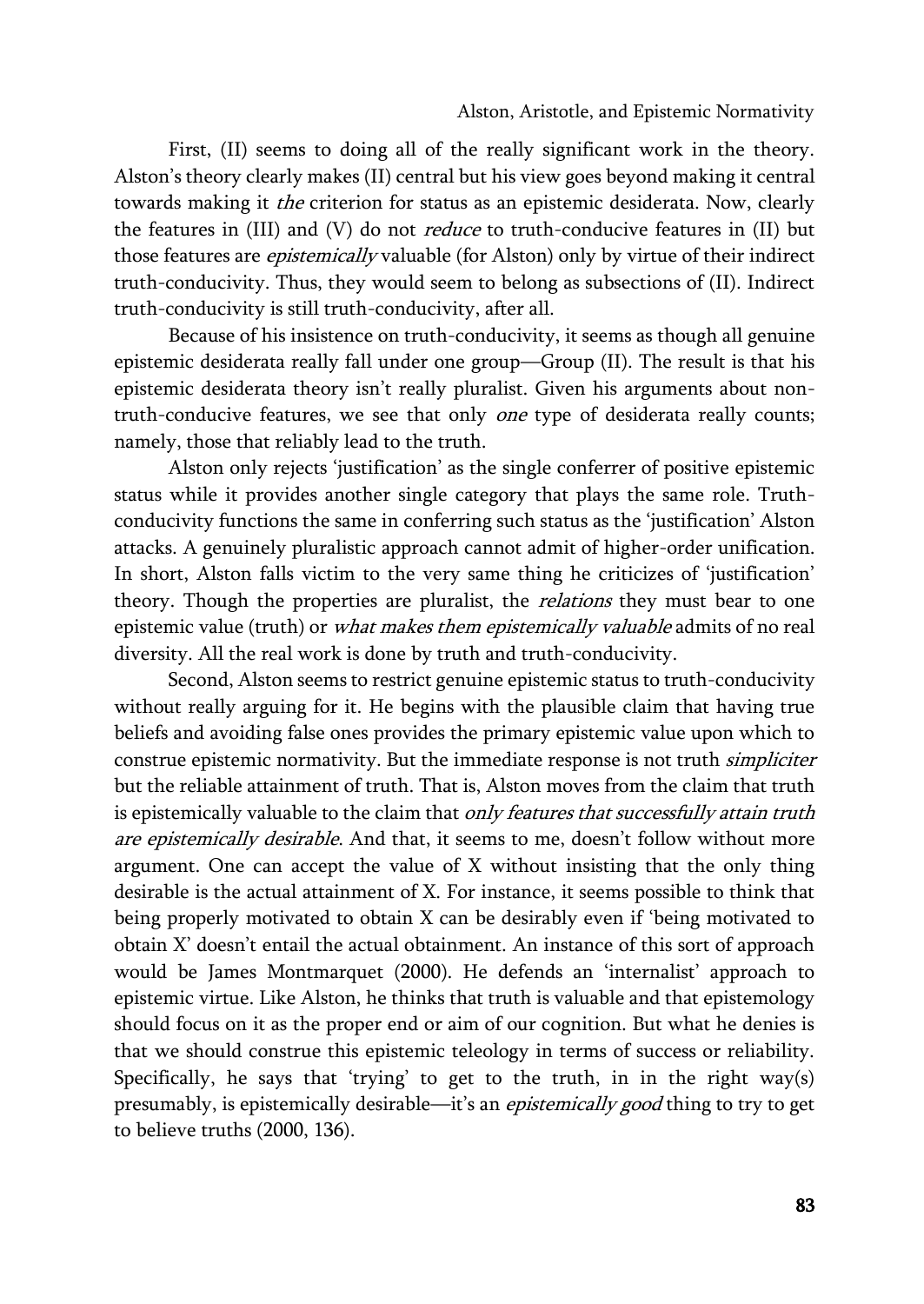And this is a crucial point: we can maintain some end as a value conferrer without requiring the *attainment* of that end. Let's return to Group (IV) and Foleyian rationality. If we can make sense of believing permissibly or responsibly (solving Alston's doxastic involuntarism worries), then would we think of that as aimed at the truth? That seems quite plausible. To believe irresponsibly would usually lead one to believe in ways that would not promote true beliefs. For instance, I take it that wishful thinking/believing is irresponsible. And that would not promote believing the truth. But does responsible believing entail reliability? Probably not. As a matter of contingent fact, responsible believing is probably reliable or truthconducive, but it would be overly strong to say that responsible believing *entails* that your beliefs are likely to be true. Similarly, would Foley-ian, surviving-self-scrutiny reasoning typically lead to the truth? As with responsible/permissible believing; probably. But does survival of self-scrutiny entail problem truth or reliability? Clearly not. Many scientific beliefs in the distant past, for example, survived selfscrutiny millennia ago and such beliefs turned out to be unreliable. But, nevertheless, self-scrutiny does aim at the truth and, to my lights, would be an epistemically good thing even without requiring that such scrutiny be truthconducive, reliable, or successful.

Take the other side of the epistemological coin. We can't rule out, a priori, that intuitively non-valuable doxastic practices, such as wishful thinking, cannot find their way onto the list. The old epistemological standby of the evil demon world suffices here, but we might also appeal to considerations which suggest that certain cognitive heuristics can be both reliable and yet intuitively irrational.<sup>1</sup> Prizing truthconducivity as *the only* epistemic value-conferrer won't only exclude plausibly valuable doxastic practices like those above but also possibly include irrational yet reliable features, too.

So, we have two sets of objections here. First, we see that Alston doesn't really give the epistemic pluralism he claims. Instead, he effectively replaces 'justification' with truth-conducivity rather than offering a revisionary or revolutionary pluralism about epistemic normativity. At the end of the analysis, there's only one kind of epistemic normativity or value: that of truth-conducivity. And that single category of desiderata is in deep conflict or tension with the avowed pluralism motivating the desiderata approach. Second, Alston unduly focuses on the *attainment* of truth as epistemically valuable. Granting the value of truth, we can maintain other relations besides success, reliability, or truth-conducivity as epistemically desirable: notably aiming at or trying to get to the truth.

 $\overline{\phantom{a}}$ 

 $1$  See, e.g. Elgin (1988) and Bishop (2000).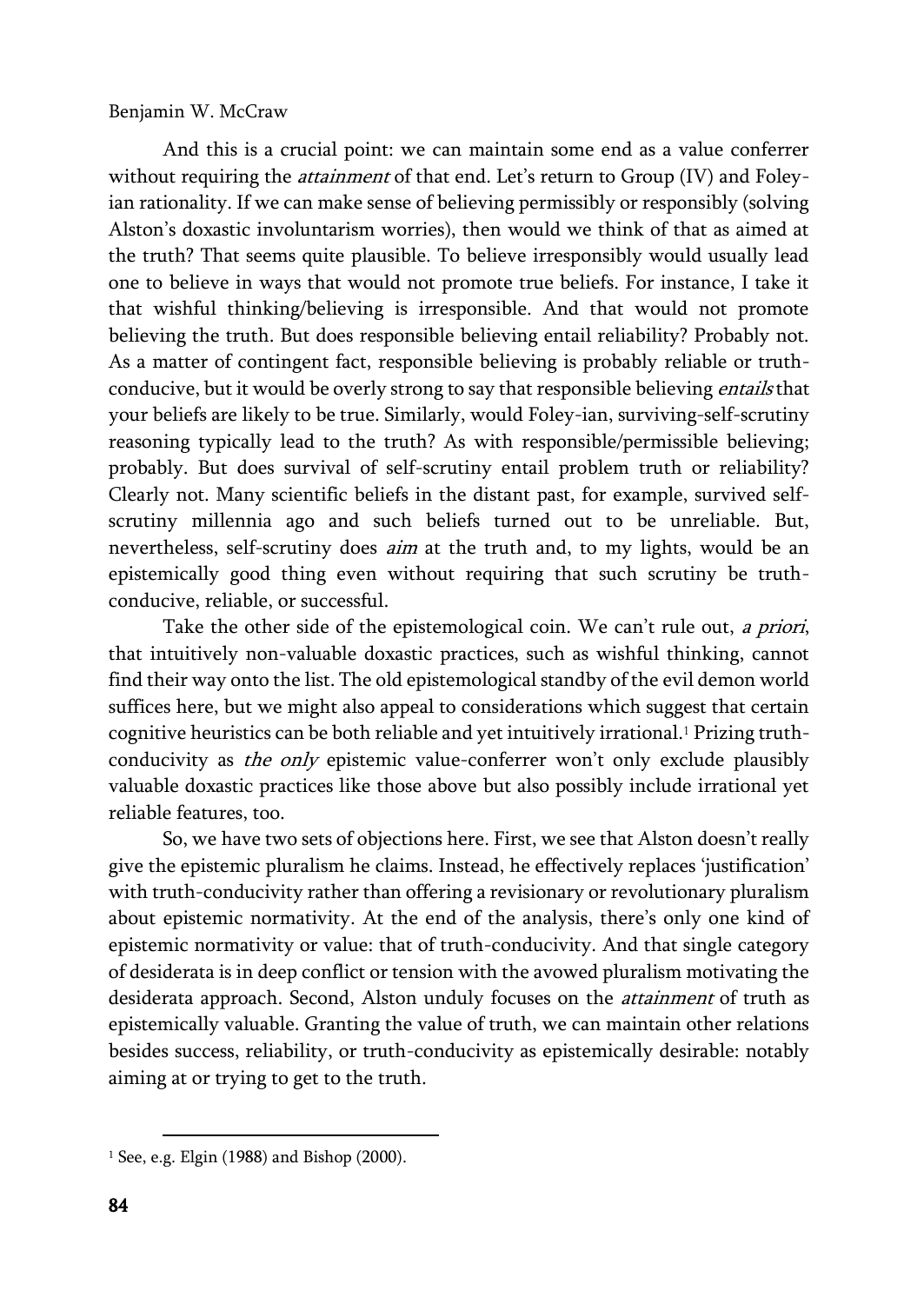### 5. A Better Solution

 $\overline{\phantom{a}}$ 

What Alston needs is a way to unify a genuine plurality without making all features' value collapse on the single value of truth. What is needed is a plurality, not only of epistemic desiderata, but of the relations that a doxastic practices may bear to the central, focal epistemic value to count as legitimate desiderata. I suggest looking to a source that may seem completely irrelevant to the topic at hand for help: namely, Aristotle's problem of the genus of being and the science of metaphysics.

Here the problem: in the *Metaphysics*, each science—i.e. theoretical field or discipline—must have a distinct species or category of thing that it investigates. Yet, metaphysics—the study of being qua being—lacks this: Aristotle argues in Metaphysics (B.3) that there is no genus of being. Famously, Aristotle maintains that "being is said in many ways" (Γ.2). But without the unity (univocity) of being and, thus, some discrete category as the subject for metaphysics, it's hard to see how metaphysics can be a genuine science. (This is parallel to my meta-epistemological worry about Alston's desiderata approach in Section 2.) What Aristotle needs is some way to unify 'being' without thinking of reality as one single thing.

The famed 'analogy of being' comes into play here. Aristotle accepts that there really is no category of 'being' or 'everything that exists.' But accepting the nonunivocity of being doesn't imply that it's equivocal either. He carves out a space between purely synonymous and ambiguous meaning. The meanings of 'being,' he argues, are linked together but not in a way that reduces their meaning to one single thing. His example is health. We call a person, urine, and a diet—for instance healthy. But is the health of a diet and the health of urine the same? Not at all: what it is for urine to be healthy is not at all what it means for a diet to be healthy. But thought their meanings are distinct, they are related. When urine is healthy it is a symptom of a healthy person and when a diet is healthy it is what promotes health in a person. So, while the health of a diet and urine aren't identical, they are connected by relation to the health of a person. Neither a diet nor urine could be healthy were it not for their relation to the health of a person. 'Healthy,' then is not univocal (because it is 'said in many ways') but it isn't entirely equivocal either (because the meanings are connected). We can call this *via media* between univocal and equivocal usage *analogical* or, following Owen (1960), *focal* meaning. The use is analogical (in the Greek sense of analogia as a relation or proportion) because the use of the analogical senses—while distinct—always converge in some sense that is primary.<sup>2</sup> For health, saying that urine and a diet are healthy necessarily focuses or converges on the primary use of 'healthy' as predicated of a person.

 $2$  Hence the term "focal:" the analogical senses *focus* on some primary meaning.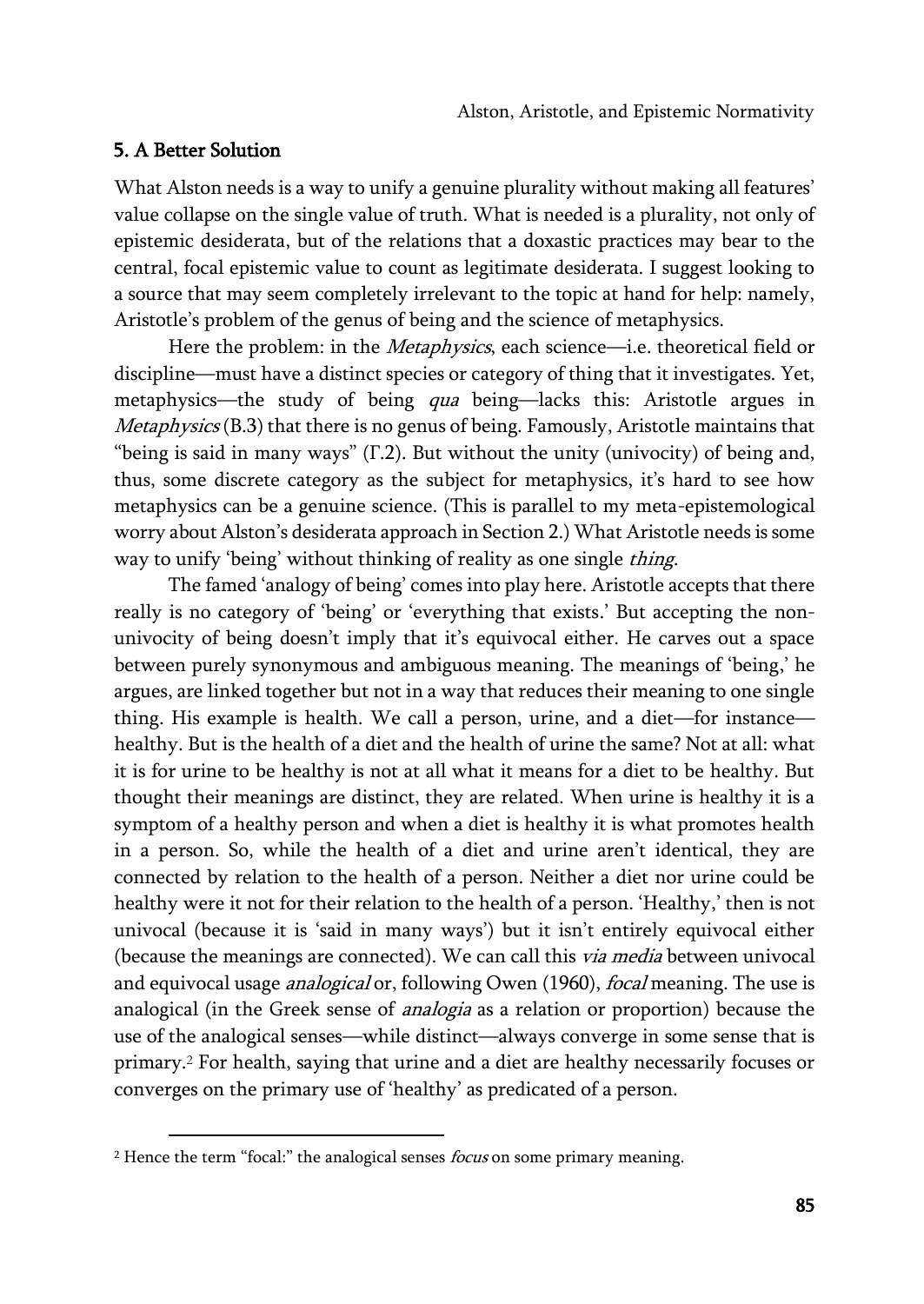The category of 'substance' or 'thing' plays the primary or focal role in metaphysics. Everything that is exists by virtue of being a substance or a property of/in a substance. So, while the existence of a property (redness, say) is different from that of a substance (an apple, say), the property exists only because of the substance of which it is a property. The redness of the apple exists only because of the apple not vice versa. So, while there are many senses of 'being,' they are all connected to and focused upon the being of substances.

We have unity—in the focal category of substance—with legitimate plurality—many different kinds of things exist as the subject of metaphysics and these different kinds of things bear different *relations* to that one central category (substance). Aristotle, then, defends a fully genuine (ontological) pluralism that's also sufficiently unified. The unity, via the category of substance, gives metaphysics the theoretical underpinning needed to solve the 'no genus of being' problem.

As I see it, we have the framework for a solution for an epistemic desiderata approach paralleling Aristotle's solution we sketched in the previous paragraph. First, we can agree with both Alston and Aristotle that some category, group, or what have you is primary. Focusing on one epistemic value in this way with make possible that group's unifying role. And that's what we need to solve the metaepistemological problem. Second, we can avoid the non-pluralism with which Alston ends by accepting several ways that a belief can relate to the focal value as epistemically desirable. That is, we can accept the unifying potential of some central epistemic value but reject the narrow focus of reliable success that Alston insists by recognizing *only* conducivity.

However, this provides only a skeleton or a framework for a solution—not the solution itself. Which epistemic value/desideratum should be parallel to Aristotle's substance—which is the focal value that can appropriately unify epistemology? And how can we go about specifying the pluralist relations to this value in a theoretically appealing way? That is, even given one value (=truth) with many different types of relations won't go far enough in saying just how we think those different relations fit together. An indefinite list of relations ending in an ellipsis does us no better than the same for a list of desiderata.

## 6. Virtue Theory and Epistemic Desiderata

For the purposes of evaluating Alston's theory, we have seen that a truth-conducive or reliabilist criterion of epistemic normativity is lacking. We find Foley-ian, deontological, responsibility, etc. based accounts of beliefs to be epistemically valuable and, therefore, a strictly reliabilist theory of normativity can't explain the desirability of these features.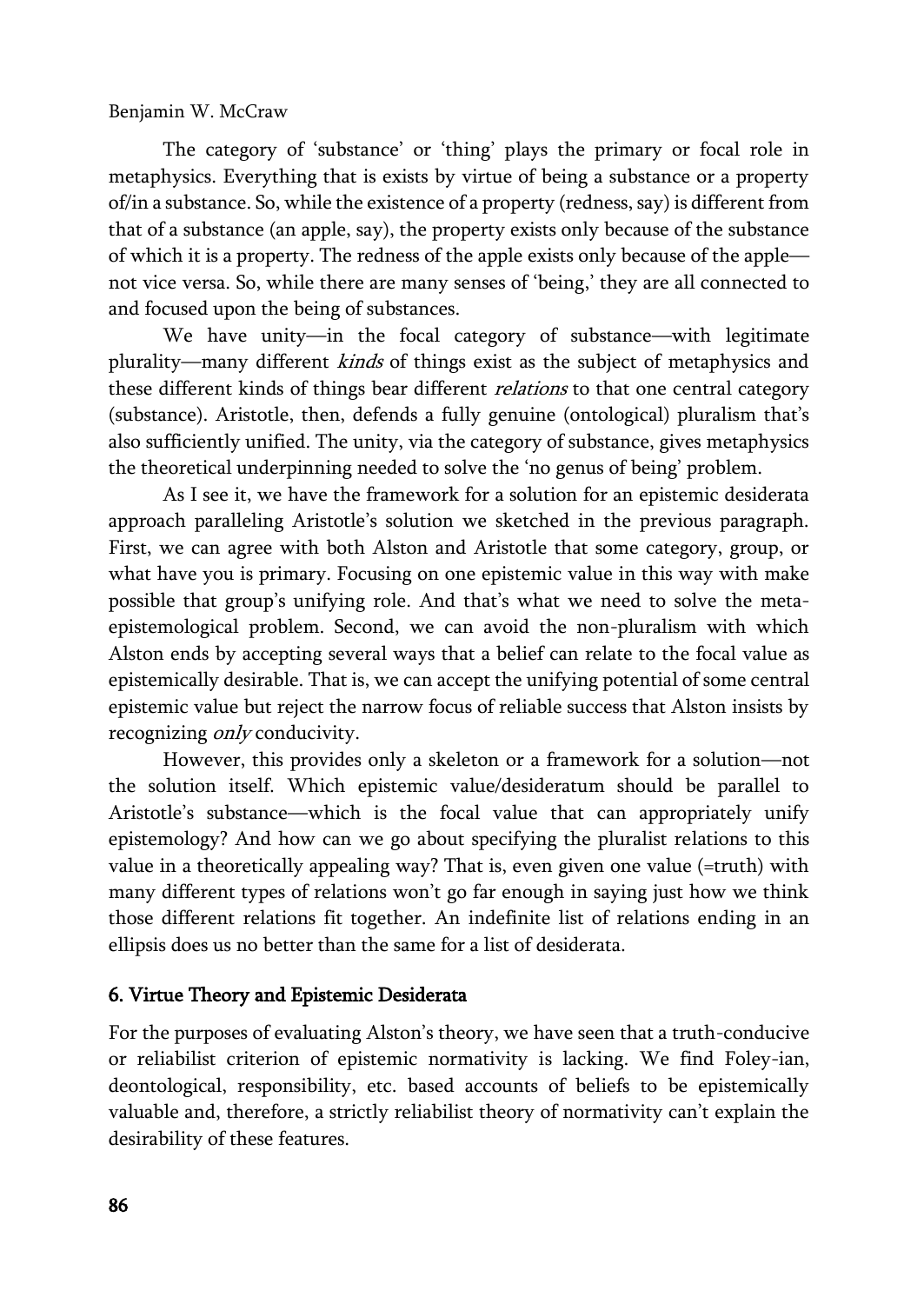An evidentialist approach to epistemic normativity fails in precisely parallel ways. For instance, an evidentialist can't explain the value of Group II (3)-(5): reliable production, formed by properly functioning faculties, and grounded in epistemic virtues, respectively. If it's evidence that confers value, it's hard to see how reliability or proper functioning plays any substantial role. Of course, one may obtain evidence by one's faculties, but the quality of the evidence has to split from the reliability or proper functioning of those faculties lest that evidentialism slide into reliabilism or proper function theory itself.

I want to draw a general conclusion here. Neither reliabilism nor evidentialism can explain intuitive candidates for epistemic desiderata. And that's because they focus on relatively narrow properties of *beliefs* (i.e. being produced by reliable faculties and being based on evidence). However, if we consider Alston's Group (IV)—deontological desiderata—as genuinely epistemically valuable, we can draw more general implications. Group (IV) includes the following:

- 9. The belief in question is held permissibly
- 10. The belief is formed/held responsibly
- 11. The formation of the belief includes no violations of intellectual obligations/ duties

I want to center on (9) and (11). It's hard to really think about these desiderata without considering the crucial role played by the believer in holding these beliefs. (9) says that a belief must be *held* permissibly. Presumably, a belief is held in a certain way only by consequence of the believer believing in a certain way. Regardless as to whether the believing is volitional, non-volitional, indirectly volitional, or what have you, the subject doing the believing in a particular way is absolutely essential to (9). Similarly, (11) makes free use of intellectual obligations or duties in specifying one kind of epistemic value a belief may have. But, as with (9), the duties don't apply to the beliefs themselves but rather to the person doing the believing. In particular, (11) states that the believer must believe in certain way for that belief to have epistemic value. Thus, for  $(9)$  and  $(11)$  at least, there must be some way to account for epistemic normativity capturing the believer's role in coming to her beliefs. A theory of epistemic desiderata must include grounds for epistemic normativity not based solely in the properties of beliefs. Instead, there must be some agent-central or belief-central values at work to really explain these desiderata.

Reliabilism and evidentialism, as well as any belief-based theory of epistemic normativity, cannot account for the full, pluralistic range of desiderata we want to consider. At the very minimum, we must include some agent-centered elements to the theory. This point is the first step in my own answer: to take the person or agent-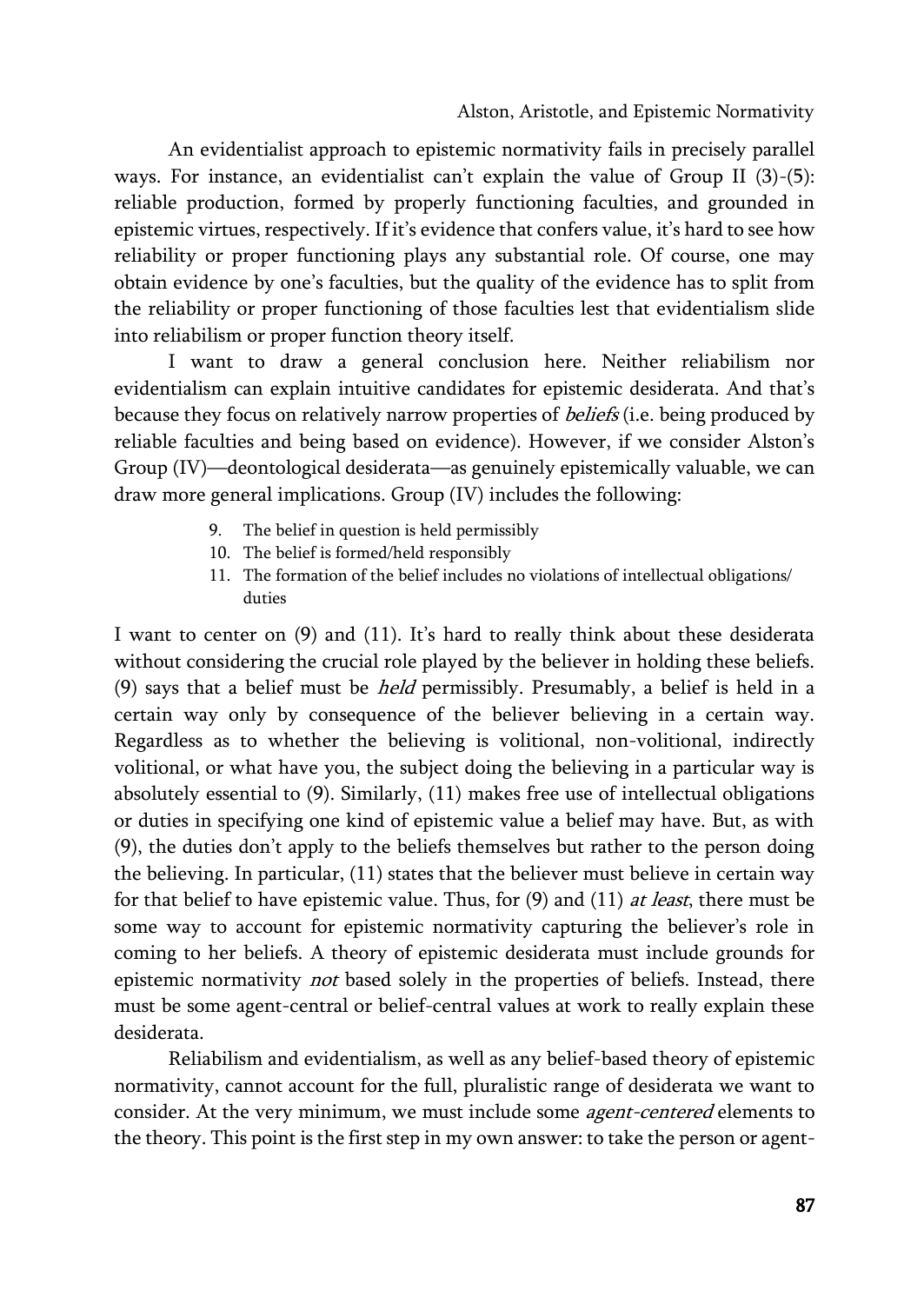based approach as the basis. Instead of asking whether we can account for these agent-based elements in a belief-based theory, I suggest we should follow the virtue epistemologist's maneuver to ask the opposite question: can we account for the epistemically desirable belief-based features in an agent-based theory? I think the answer is 'yes' and it does so in a way that fits the framework for a solution to the meta-epistemological problem discussed in Section Six.

Virtue epistemology directs epistemology primarily towards the agential features of believing and defines/grounds key epistemological concepts in terms of the properties of the agent. Epistemic properties of beliefs—based on evidence, reliably produced, etc.—are then accounted in terms of the properties of agents. Turri, Alfano, and Greco (2019) call this the "direction of analysis" thesis; virtue epistemology moves from agent-based concepts to belief-based concepts (rather than the non-virtue, traditional movement from beliefs to agents). So, the question becomes: can we explain epistemic normativity—i.e. epistemic desiderata—in terms of properties of agents and, from there, move to the normativity of beliefs? The key to the 'yes' question is to avoid fixing primarily on the virtues of an agent themselves but rather on some paradigmatically intellectually virtuous person and what's true of them. Thus, my view takes a (paradigmatically virtuous) person as the primary norm and explains other desiderata by relation to that person's thinking, motives, properties, or what have you.<sup>3</sup>

I doubt one could take some set of intellectual virtues, defined either in terms of dispositions, abilities, traits, or whatever, and use them to account for the value of reliably produced beliefs. Evidence is straightforward, I presume, since standard accounts of epistemic virtues will include those that direct the proper obtaining, weighting, maintaining, and using of evidence. Thus, there's a clear role for evidence qua desideratum on a virtue theory. But reliabilism is harder to see. Here's where the focus on the person of virtue becomes crucial. And that's because the paradigmatically rational person will most likely have reliable and properly functioning faculties (leaving demon world scenarios aside). Now, we may not define virtues in ways that make them reliable or truth conducive, <sup>4</sup> but I take it that the intellectually ideal person of virtue will have such faculties even if those virtues aren't defined by reliabilist criteria.

 $\overline{\phantom{a}}$ 

 $3$  Compare this to Aristotle's emphasis on the person of virtue (phronimos) as a standard for ethics. His definition of 'virtue' in Book II of the Nichomachean Ethics explicitly builds the judgment of the *phrominos* into the nature of moral virtue. Both his view and mine, therefore, emphasis the ideally virtuous person as crucial in understand moral and epistemic value, respectively. <sup>4</sup> See, e.g. Montmarquet (2000), Wedgwood (2020), and Wright (2009; 2010).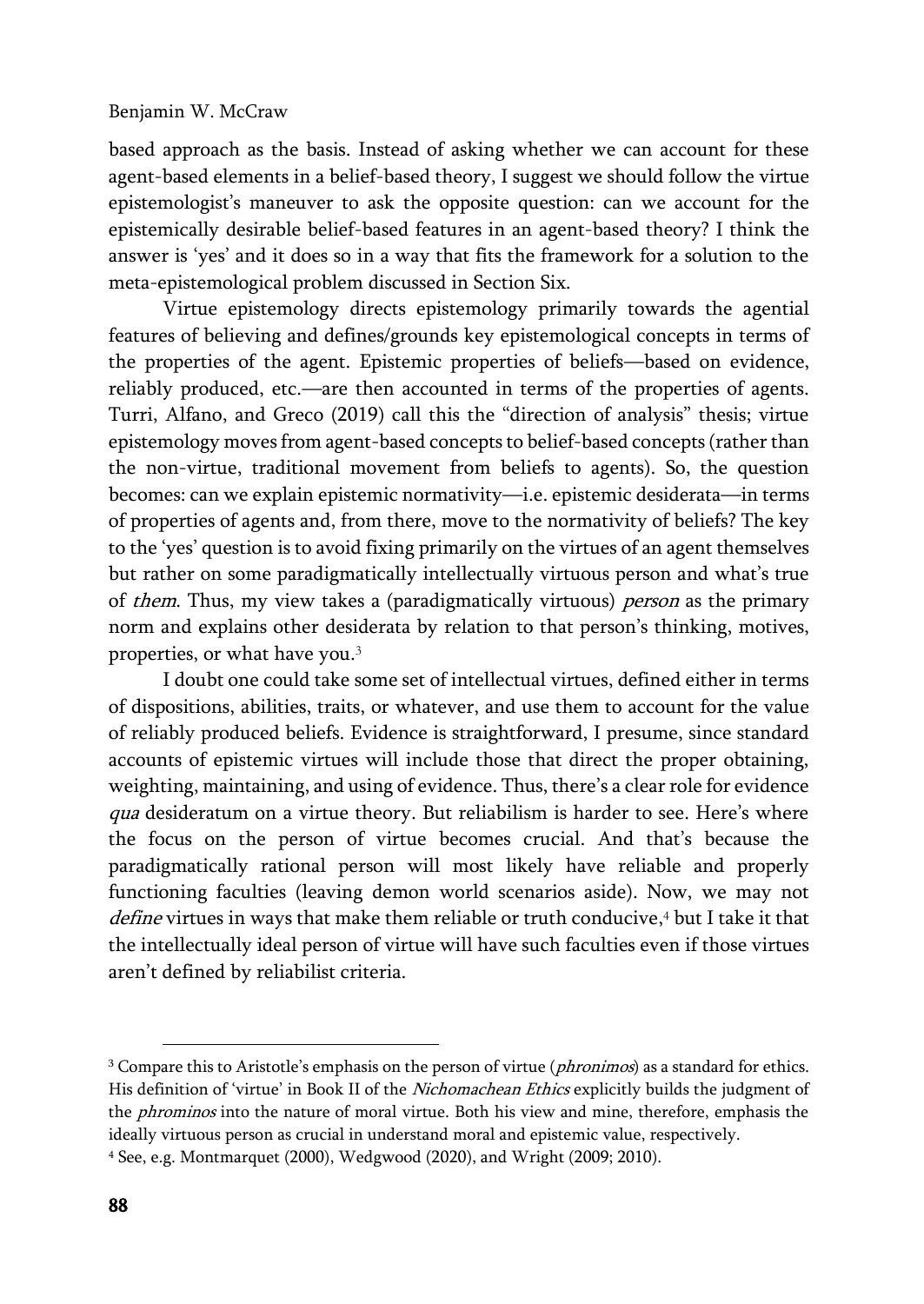Let's go through Alston's sets of desiderata and see what we can say about the paradigmatic person of virtue. Group (II) is Alston's hinge set of desiderata as the truth-conducive set. It includes:

- 1. Having adequate evidence, reasons, grounds, etc. for the belief in question
- 2. Being based on adequate evidence, reasons, grounds, etc.
- 3. Being produced by a reliable process
- 4. Formed by properly functioning faculties
- 5. Formed by epistemic virtue(s)

As mentioned above, we find a very plausible role that evidential concerns like (1) and (2) play in a virtue theory. Given the plausible assumption that evidence-based virtues will be among the person of virtue's store, these desiderata are easy to explain. And our previous discussion sets up (3) and (4): the person of virtue will typically have faculties that function reliably/properly. And (5)'s fit on a virtue approach is obvious.

Group (III) desiderata include:

- 9. Having higher order access to the evidence (et al.) for the belief in question
- 10. Having higher order knowledge or well-grounded belief counting for the belief in question
- 11. Being able to defend the (probable) truth of the belief in question

Will the person of (intellectual) virtue be in a position to defend her beliefs and have higher order access/knowledge/justification (when possible)? That strikes me as obvious if we are indeed talking about the *paradigmatically* virtuous agent. Certainly virtues of intellectual curiosity and determination will spur the person of virtue to put herself in the best epistemic position possible with respect to her beliefs. Groups (IV) and (V) provide no serious problem either. They pick out:

- 9. The belief in question is held permissibly
- 10. The belief is formed/held responsibly
- 11. The formation of the belief includes no violations of intellectual obligations/ duties

And

 $\overline{\phantom{a}}$ 

- 12. Explanation
- 13. Understanding
- 14. Coherence
- 15. Systematicity

Now, granted the approach is aretaic rather than deontological, <sup>5</sup> will the person of virtue violate any epistemic obligations or do anything irresponsible or

<sup>5</sup> A fortiori, Linda Zagzebski (1996, 241-242) has defined epistemic duties in terms of epistemic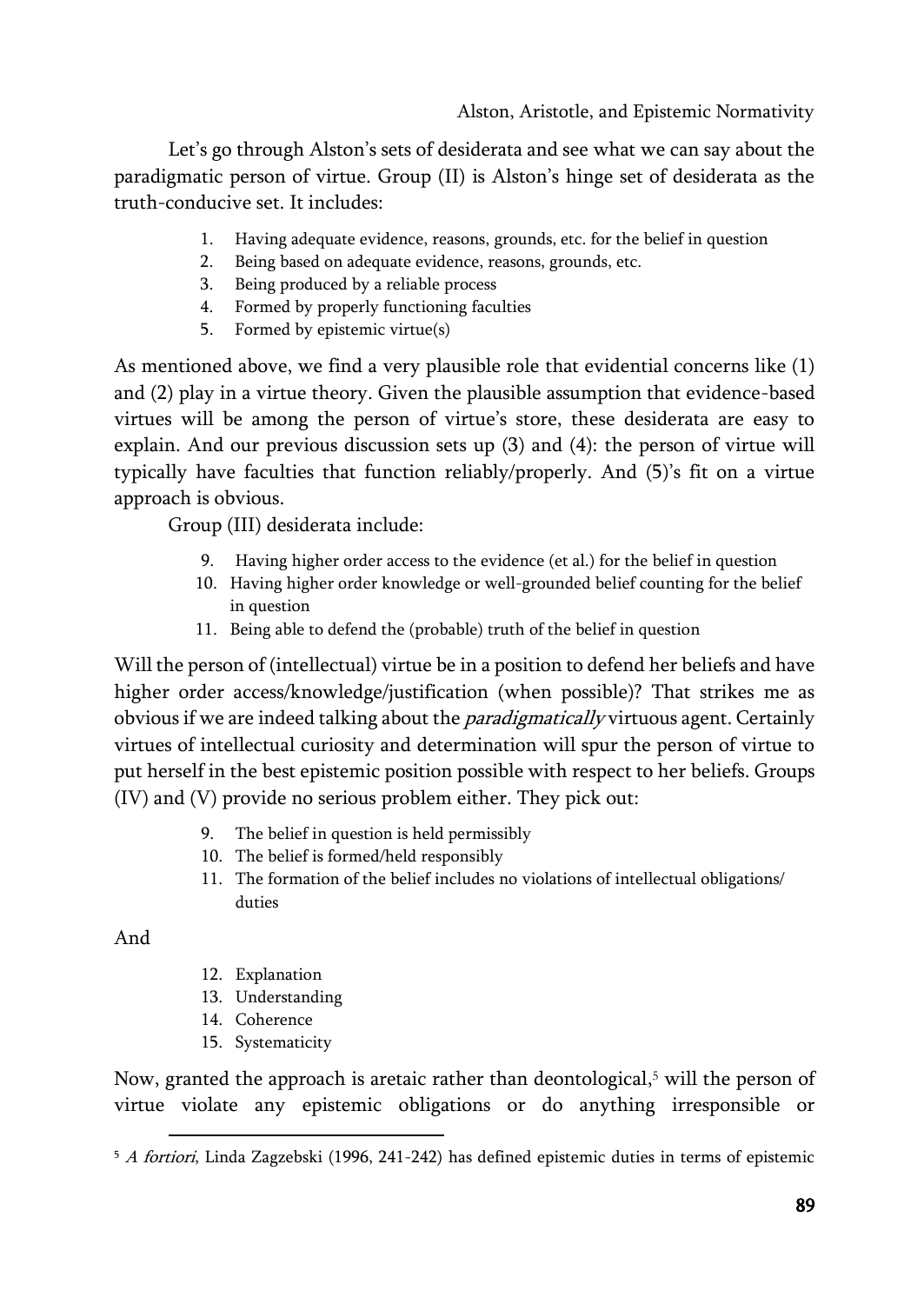impermissible? Presumably not. Even if there is an occasion where the virtuous agent doesn't follow some rule, some epistemic analogy of the 'do you steal a loaf of bread to feed a starving family' sort of scenario, this will be atypical. By and large, the person of virtue will act in perfectly permissible and responsible ways and, accordingly, the person of *intellectual* virtue will *believe* in perfectly permissible and responsible ways. Thus,  $(9)-(11)$  fit a virtue approach to epistemic normativity nicely.

What of (12)-(15)? Will they characterize the belief systems of the person of intellectual virtue? Again, I think the answer is obviously affirmative. If one has the ideal set of virtues, will one's beliefs explain and be explained; will that person understand a great deal; will that person's beliefs cohere with one another; and will that person's beliefs effect a systematic approach to a range of subjects? If we are considering, again, the paradigmatic person of virtue, I can't imagine answering 'no' to these questions. Of course, typical and fallible agents fail in all sorts of ways but we are considering the ideal virtuous agent.

What of the Foley-ian critical self-scrutiny rejected by Alston? Again, we must ask: does the ideal person of virtue reflect critically on her own beliefs, doxastic practices, commitments, and so forth? Yet again, the intuitive answer seems to be to be 'yes.' I doubt we could or would consider an unreflective, uncritical person as ideally intellectually virtuous. So, we can explain the value of Foley-ian features by their connection to the person of intellectual virtue.

Only one group remains: truth. For Alston, Group (I) hinges the set of desiderata because of its relation to (II). Truth-conducivity has value because it promotes the primary epistemic value of the truth itself. Where does a virtue approach to epistemic normativity place truth? Like Alston, truth plausibly has a central role in epistemic evaluation. We can see this by asking what drives the person of virtue. Following Linda Zagzebski, we can think of the overarching goal of an intellectual virtue as 'cognitive contact with reality'—i.e. truth (1996, 167). Now, I've argued that a truth-conductive approach restricts our desiderata inappropriately, but recall from Section Four that truth can be valuable in nonconducive or success-based ways. Appropriately trying to get the truth or aiming at the truth can be valuable as well. And it's this 'aiming for the truth' that makes an epistemic virtue a virtue and, thus, is the most fundamental characteristic of the person of virtue. Clearly, then, a virtue approach appreciates the value of Group (I) since it encodes the truth in its axiology of virtues (at least, from a Zagzebskian perspective).

 $\overline{\phantom{a}}$ 

virtue, so the connection between aretaic and deontological concepts, in epistemology, may be even closer than on the account offered here.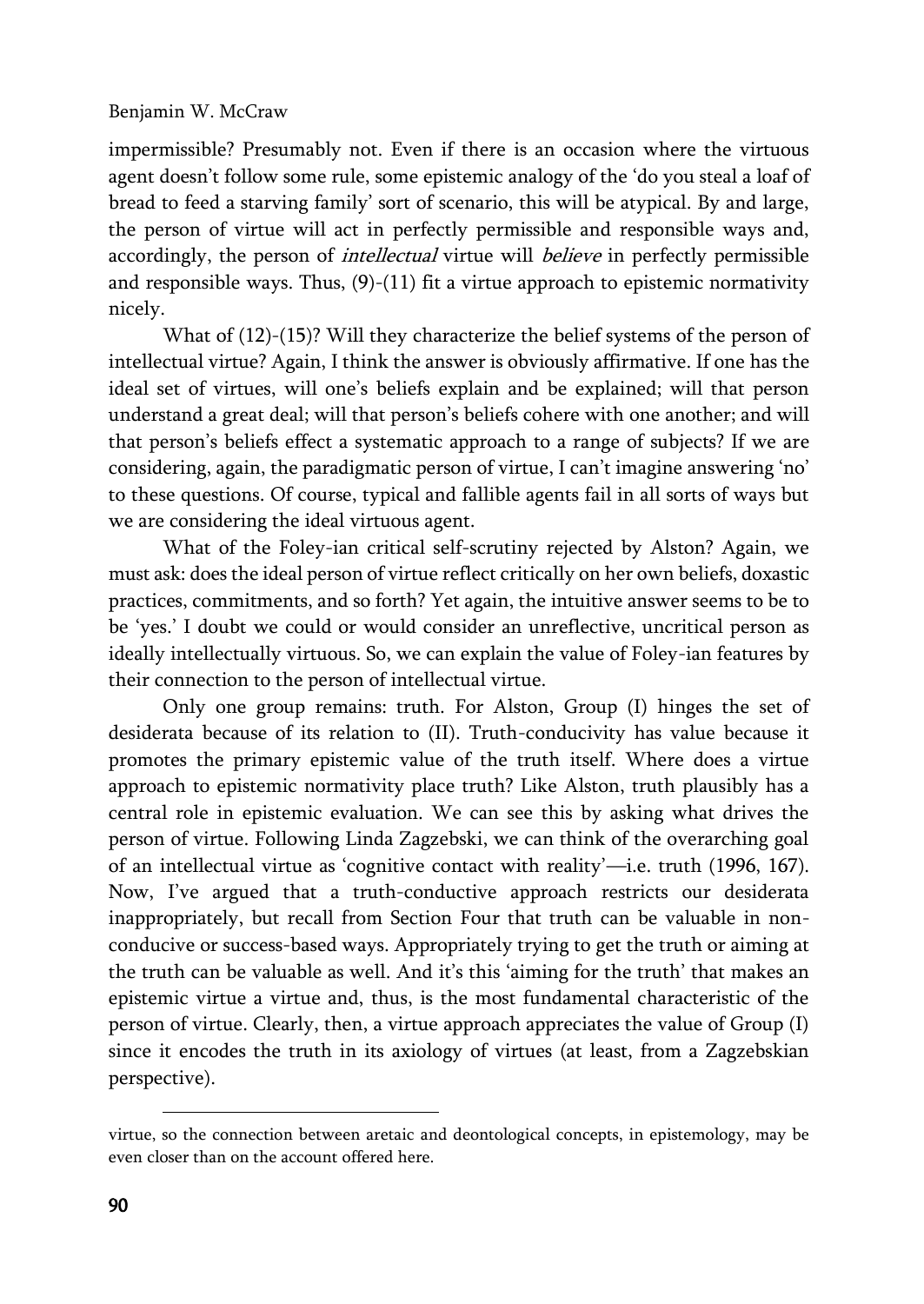How precisely does this help us solve the meta-epistemology problem from the outset? All of the groups Alston affirms and denies status as desiderata have a place in virtue theory. By using the paradigmatic person of virtue as some sort of standard or criterion, we can explain the epistemically desirable features of both agents and beliefs incorporated in the various desiderata mentioned. Thus, we can accept a pluralism about epistemic normativity deeper than Alston's and yet retain the primary value of truth he also emphasizes. There are many epistemically valuable relations to the truth on this view: reliable success in attaining it, responsible seeking of it, defending one's beliefs in light of it, reflecting on one's cognition with an eye towards it, cultivating traits aimed at it, obtaining evidence for it, and so on. All of these different relations mark out different features holding of the person of intellectual virtue; her function, character, etc. unifies these epistemically desirable relations in various ways. Where Alston slips is in thinking that only one of these relations really makes something epistemically valuable. My view accepts all of these relations as genuinely desirable and, at the same time, shows that they all hold for the person of virtue without requiring one single way they must relate to this focal value.

My solution, therefore, keeps with Aristotle's use of substance in the Metaphysics. I emphasize the crucial role of the person of virtue as a way to explain the value of a pluralistic set of relations that are mutually irreducible and not interdefinable. The person of virtue, thus, unifies the diverse epistemic desiderata but she does not do so in a way that makes all of these desiderata ultimately collapse into one category: we have a genuine pluralism that's also robustly unified. And that sort of theory fits exactly on the framework developed in Section Six.

## 7. Conclusion

Given my arguments and position in this paper, we can find an illuminating role for virtue theory on epistemic normativity. Leaving aside particular worries about Alston or uses of Aristotle, I that that point as the major upswing of my theory. The hopelessly vague 'aiming that the truth' works through the more perspicuous person of intellectual virtue as a way to explain the seemingly disparate and unrelated sorts of epistemic values one might consider. However, these values do have a relation to each other insofar as they each relate to the person of virtue. Ultimately, then, the value of truth filters through the person of virtue as some sort of norm to ground epistemic value and theories of normativity. But the normativity of the ideally virtuous person doesn't collapse the other values into each other: truth-conducivity really is epistemically good just as evidence, critical self-reflection, responsible believing, and so on. Accordingly we have a view relating epistemic values to